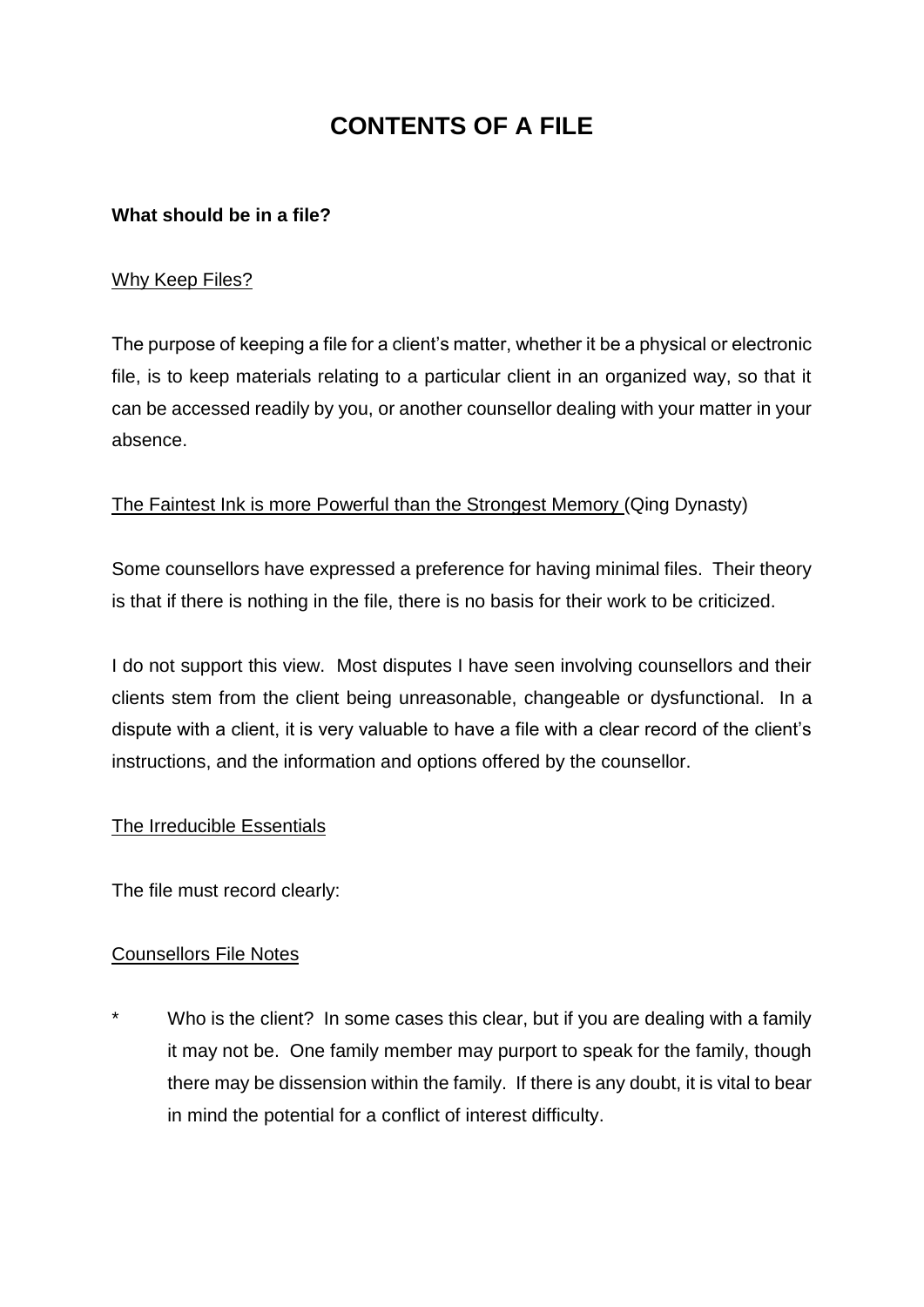\* What does the client want? A major cause of potential dissatisfaction in a counselling relationship is a lack of clarity about projected outcomes. If the client views a successful outcome as holding on to a particular asset - a house, a farm, a business - but this is an unlikely outcome, it is better this is discussed frankly at the beginning of the counselling relationship, rather than a time-bomb which will go off at the end.

It is desirable the question: what does the client want? is asked right at the beginning, and the answer recorded in the file.

- Identifying Options. A counsellor's task is not to advise, but to provide information and identify options open to the client. It is vital that the file records information suggested to the client, and options identified.
- \* The Client's Choice. From the options identified, it is up to the client to choose what options they prefer, and what course they wish to follow. This must be recorded in the file.
- Who Does What? The counsellor must clarify with the client who is to do what, and record this in the file.

# Copies of Letters and Documents

Copying documents is now easy and cheap. Many counsellors operate on the basis that they keep copies of documents which the client hands to them, and hand the originals back to the client. This simplifies the issue of ownership of the file, at the end of the counselling relationship. It is vital to keep copies of important documents, e mails or letters from the client, and e mails and letters between the counsellor and creditors or other third parties. It is prudent to keep copies of all of these materials, file notes, letters and documents for at least seven years. In matters that are difficult or involve large sums, a longer period is desirable.